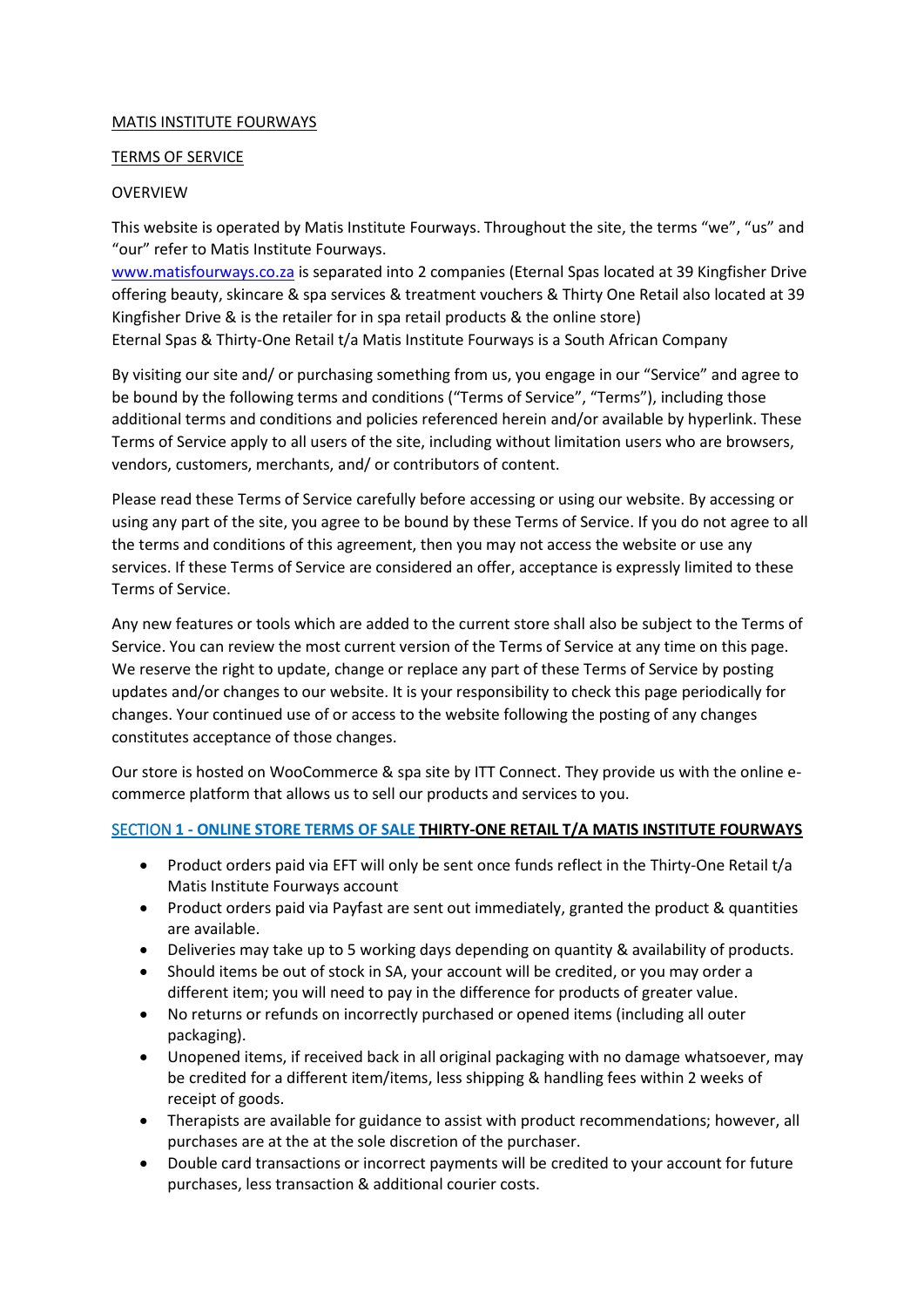## RETURNS & REFUND POLICY

- Thirty-One Retail t/a Matis Institute Fourways accept returns on any unused and unopened items within 7 days of receipt.
- We do not accept returns on any opened or used merchandise.
- Any samples &/or GWP (Gift with purchase) received must be sent back unused and unopened with your returning items for a full refund or exchange to be processed.
- You must contact us for any items that need to be returned.
- Returns that are not authorized may experience delays in processing.
- Returns that are received with proper authorization will be refunded within 7-10 business days of receipt.
- Returns are replaced with a different product or held as credit in your Matis account.
- Should a refund be applicable, the refund will be processed within 10 working days of receipt of all goods in immaculate condition less courier costs & any applicable handling fees.
- The refund will be processed to the same credit card, or bank account that was used to pay for the order.
- Unfortunately, we do not refund any product gift vouchers.
- We do not accept returns under any circumstances for bottles that are faulty, pumps not working, Tubes that have burst or damaged boxes.
- Please note that shipping charges are non-refundable and that for all items return shipping charges are the responsibility of the customer. The courier fees are paid to a separate party.

• **Products damages in transit**

We take care to ensure all parcels are packaged securely to arrive in excellent condition. Any claims for items damaged in transit must be submitted to us within 7 business days after receipt of your delivery. To ensure a prompt resolution to your situation, please return the box, packing materials, samples, and the damaged items to Matis Fourways. Pictures of the package when opened on the day to be sent to us via email or WhatsApp on 0740642072 on the day the parcel is opened. Any replacements will be processed following inspection of the product.

#### • **Allergic Reactions**

Matis has removed all known allergens including wheat, gluten, soya etc. from all products. The active ingredients are also listed with each product on the site; please ensure that you read through these carefully & enquire should you feel unsure about any items. It is always important to use products as directed on the label, but in the extreme case your skin becomes irritated or shows signs of an allergic reaction, stop using the product immediately and contact us to speak to one of our experts (no later than 7 working days from purchase date). If our skin therapist identifies that the product purchased caused a skin reaction, we will refund or replace the product. We would require a letter from your doctor stating that it is indeed the product that caused the reaction, and not another outside influence such as foods or liquids consumed to process a refund or replacement.

# • **Incorrectly Ordered Items**

Please ensure that you order the correct items, our chat service, telephone, or WhatsApp support is available during office hours to assist. If you have incorrectly ordered an item, please call us to let us know. The product will need to be returned and received by us in pristine condition, unopened, unused and the packaging not damaged in anyway. Shipping charges for the goods returned to us and replacement products sent out are the responsibility of the customer.

Products incorrectly ordered using a product gift voucher will be credited to the customer's account, shipping & handling fees will be deducted from the gift voucher.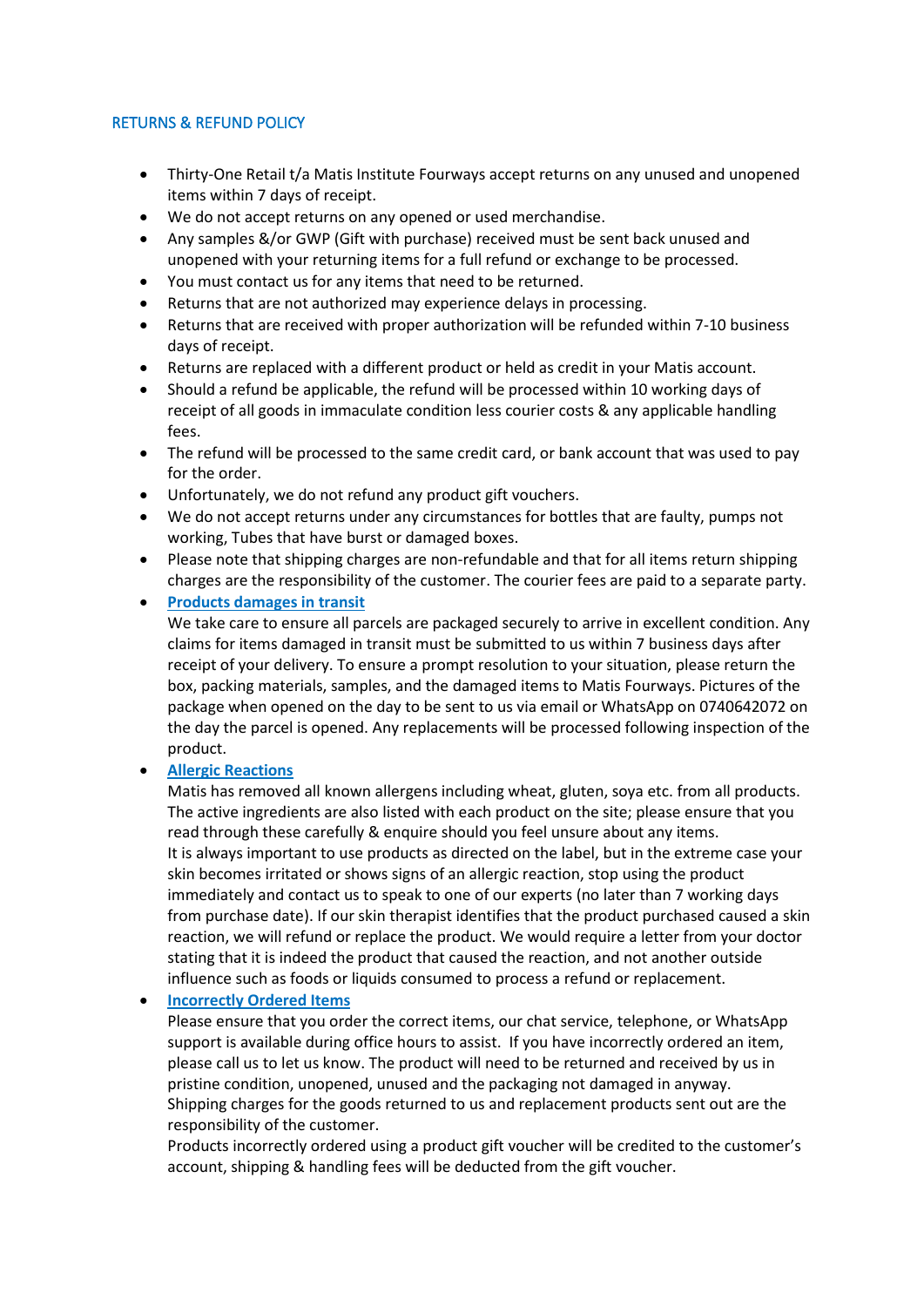**Fees when cancelling orders:**

- Orders are only picked, checked & packed once payment has been received.
- Once package has been picked, checked & packed a 5% fee will be deducted.
- Once the package is packed & has left with the courier, a 10% fee will be deducted.
- All shipping costs are for the client's account irrespective of cause and reason.

# **SECTION 2 - GENERAL CONDITIONS**

- We reserve the right to refuse service to anyone for any reason at any time.
- You understand that your content (not including credit card information), may be transferred unencrypted and involve (a) transmissions over various networks; and (b) changes to conform and adapt to technical requirements of connecting networks or devices. Credit card information is always encrypted during transfer over networks.

## **SECTION 3 - ACCURACY, COMPLETENESS AND TIMELINESS OF INFORMATION**

- We are not responsible if information made available on this site is not 100% accurate, complete, or current. Updates to pricing on the Matis Fourways treatment menu may be delayed.
- This site may contain certain historical information. Historical information, necessarily, is not current and is provided for your reference only. We reserve the right to modify the contents of this site at any time, but we have no obligation to update any information on our site. You agree that it is your responsibility to monitor changes to our site.

## **SECTION 4 - MODIFICATIONS TO THE SERVICE AND PRICES**

- Prices for our products are subject to change without notice.
- We reserve the right at any time to modify or discontinue a service on the spa treatment menu or on the retail site (or any part or content thereof) without notice at any time.

#### **SECTION 5 - PRODUCTS OR SERVICES**

- Certain products or services may be available exclusively online through the website.
- Some products or services may be available in-spa only.
- These products or services may have limited quantities and are subject to return or exchange only according to our Return Policy.
- We have made every effort to display as accurately as possible the colours and images of our products that appear at the store. We cannot guarantee that your computer monitor's display of any colour will be accurate.
- We reserve the right, but are not obligated, to limit the sales of our products or Services to any person, geographic region, or jurisdiction.
- We may exercise this right on a case-by-case basis.
- We reserve the right to limit the quantities of any products or services that we offer.
- All descriptions of products or product pricing are subject to change at any time without notice, at the sole discretion of us.
- We reserve the right to discontinue any product at any time. Any offer for any product or service made on this site is void where prohibited.

#### **SECTION 6 - ACCURACY OF BILLING AND ACCOUNT INFORMATION**

- The site calculates discounts according to promocodes where applicable.
- The site also automatically calculated the delivery fee according to area.
- These calculated amounts are deemed correct.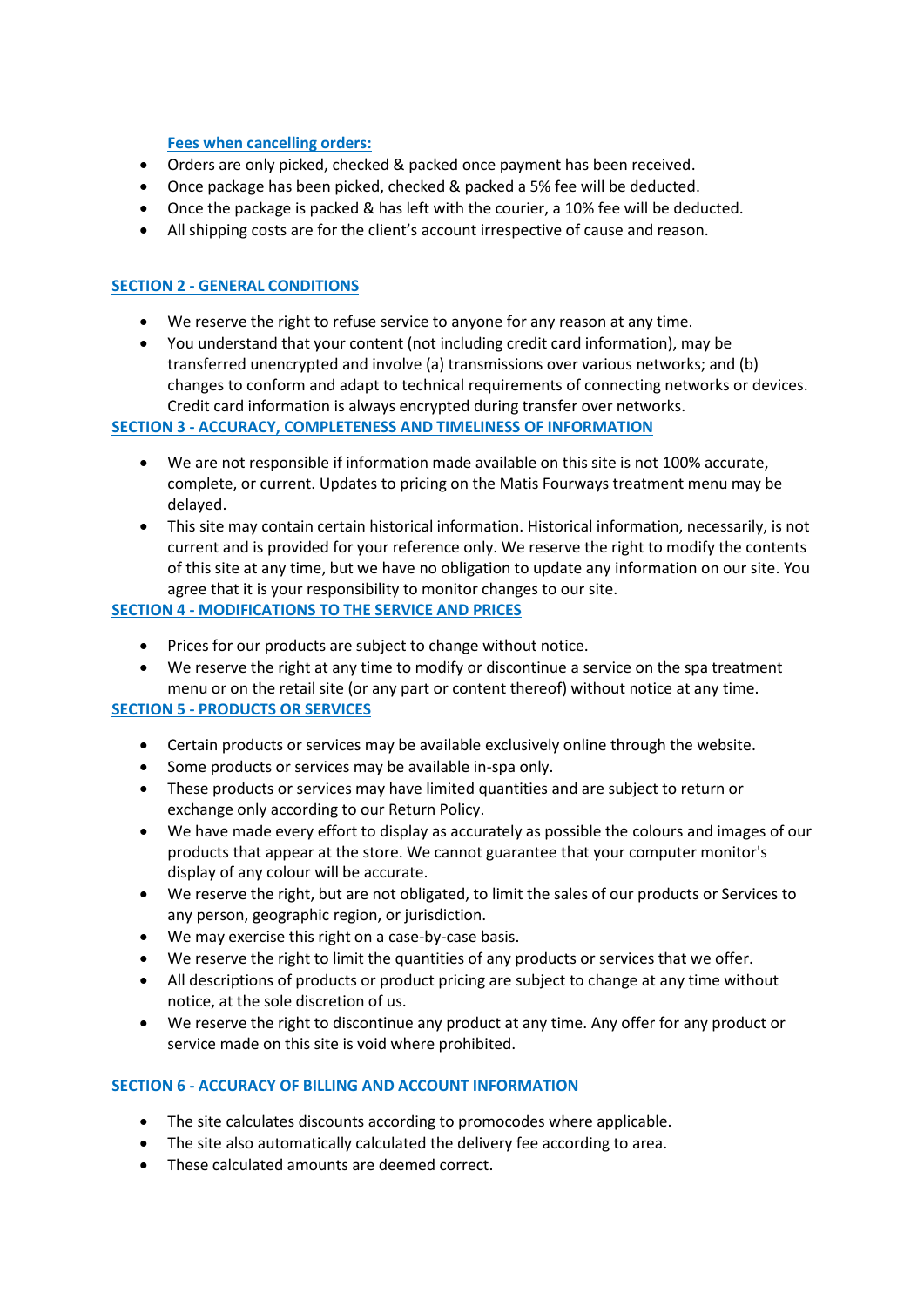• Should a promocode, for any instance still be active on the site after the said expiration, the outstanding amount will be required to be paid in before the order can be fulfilled.

## **SECTION 7 – IN STORE PRODUCT PURCHASES & RETURNS/EXCHANGES**

- No returns or refunds on opened products, packaging including outer packaging & cellophane, where applicable must be intact to consider an exchange.
- Products may only be returned with proof of purchase and in original packaging.
- Returns/ Exchanges are limited to 7 working days from date of purchase.
- Products are purchased are at the sole discretion of the purchaser.

# **SECTION 8 – TREATMENT GIFT VOUCHERS**

- According to the CPA, Matis Fourways' vouchers are valid for 3 years from date of purchase.
- The value of the voucher is exchangeable for **services** in store & may not be refunded, redeemed for cash or used to purchase retail items.
- No cash or change will be given, any unused value will be credited to your account.
- Marketing and promotional vouchers have a validity of 3-6 months, these Terms and Conditions are stipulated with promotions.
- Should no stipulation on voucher validity of promotional vouchers, the deemed validity period is 3 months, the entire value of the voucher must be used within the validity period.
- Marketing and promotional vouchers may have additional Terms and Conditions
- No extensions will be granted for expired vouchers under any conditions.
- No gift vouchers may be used for monthly flash promotions.
- Gift vouchers may however be used for the monthly promotion.
- Services & retail are separate businesses & therefore treatment vouchers are strictly used for full priced services or set monthly promotions.

# **SECTION 9 – ONLINE STORE RETAIL GIFT VOUCHERS**

- According to the CPA, Matis Fourways' vouchers are valid for 3 years from date of purchase.
- The value of the voucher may only be used to purchase retail products in store & online & may not be refunded, redeemed for cash or used for spa services.
- No cash or change will be given, any unused value will be credited to your account for future product purchases.
- The full amount must be used within the validity period.
- Marketing and promotional vouchers have a validity of 3-6 months, these Terms and Conditions are stipulated with promotions.
- Marketing and promotional vouchers may have additional Terms and Conditions.
- No extensions will be granted for expired vouchers for any reason whatsoever.

# **SECTION 10 - USER COMMENTS, FEEDBACK AND OTHER SUBMISSIONS**

• If, at our request, you send certain specific submissions or without a request from us you send creative ideas, suggestions, proposals, plans, or other materials, whether online, by email, by postal mail, or otherwise (collectively, 'comments'), you agree that we may, at any time, without restriction, edit, copy, publish, distribute, translate and otherwise use in any medium any comments that you forward to us. We are and shall be under no obligation (1) to maintain any comments in confidence; (2) to pay compensation for any comments; or (3) to respond to any comments.